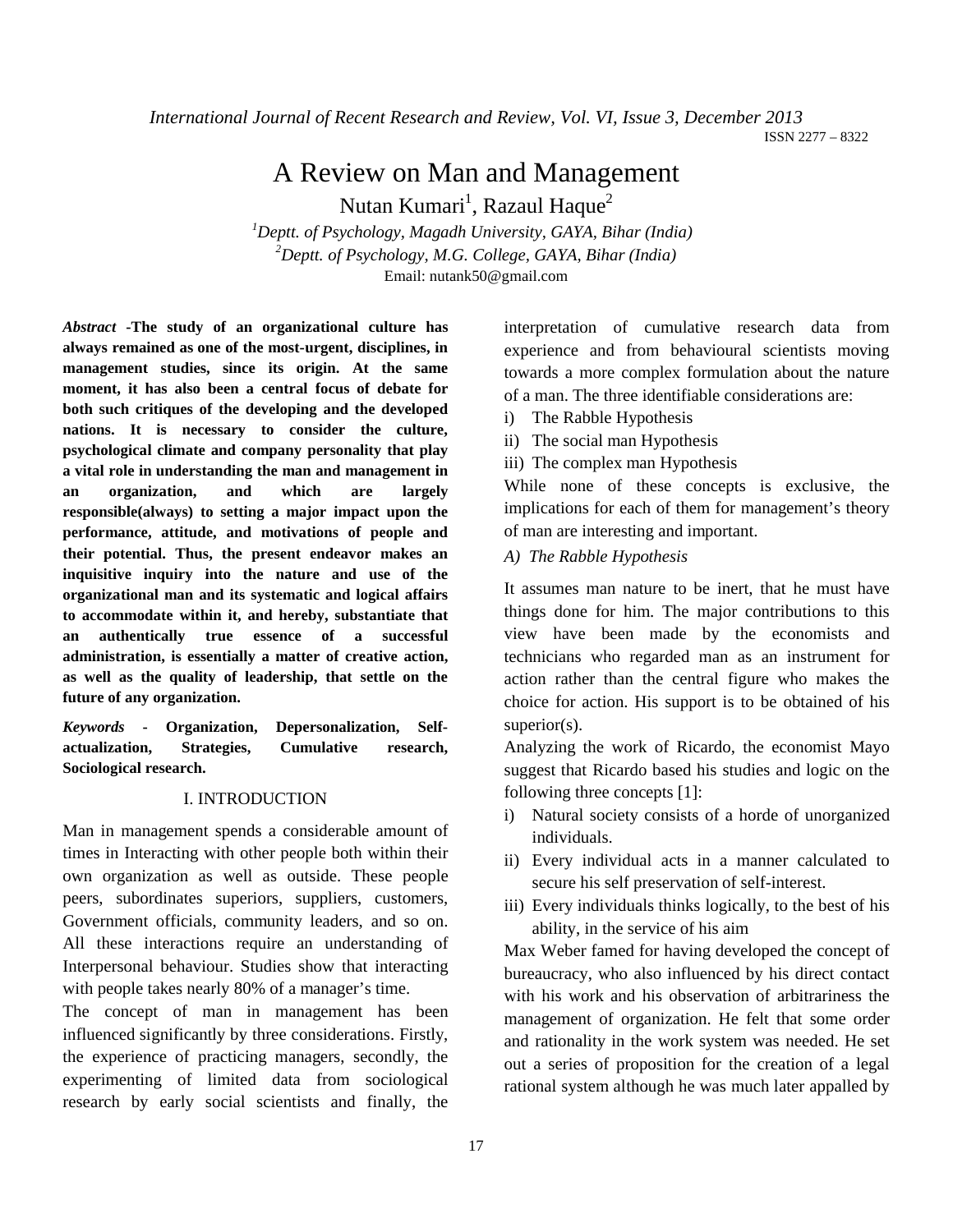some of the consequences of his system on human organization.

While Weber sought to protect people from arbitrary. He proposed the principle of legitimating authority and emphasized the importance and from of a position [2]. The person holding it may change but the job's form and content may not. Work is organized into functional divisions; so is supervision, thus creating functional command. Depersonalization is emphasized by selection and recruitment being assigned to an independent authority. The machine-like precision Weber sought to attain in the organization had other limitations that would become massive with time; delays, a premium on mediocrity, a neglect of innovation, causing serious problems in the coordination of work because functional departments develop thick impenetrable walls around them [3-4].

In Weber's formulations, as in Taylor's [5] the employee is the recipient; he needs to receive direction from his superior; to have his work planned by his superior and he must achieve for his superior what the superior specifies.

Briefly, the characteristics of man in the rabble Hypothesis are the following:

- (i) Man is disorganized and works primarily for his personal ends.
- (ii) Given adequate incentive he could be made to do what the manager desires of him.

It is clear from the above that the concept of man has come to be described as the economic man or the machine man.

### *Implication for Management*

The Rabble Hypothesis implies that (a) two distinct entities exist in an organization, one concerned with doing, the other with determining what is best for the man and the organization; and (b) the manager must plan and organize the doer's behaviour for achieving the mission of the organization. It is not surprising that large-scale expression of these fragmentation of tasks, determination of standard procedures of work incentive payment. In fairness to Taylor, these practices were

only a part of the concepts he and his colleagues had formulated [6]. In practice, the implementation became partial, lacking the sharing of responsibility on which he laid so much emphasis.

If we examine the way organizations function, and take a close look at the patterns of leadership behaviour in organizations, it is not difficult to see that the Rabble Hypothesis, more than any other, is generally accepted among the managerial ranks in India and other developing countries, even though the statements made of the concept of man may be greatly different.

### *B) The Social Man Hypothesis*

The now classic experiments in the Hawthorne plant of Western Electric near Chicago, pioneered by Elton Mayo and F.J. Roethlisberger [7] of Harvard University created a trend in thinking that led to the social man hypothesis. The series of Relay Assembly Test Room experiments made the startling revelation that changes in physical conditions of work influenced performance less than the experience of being recognized as important. When the experiment conditions of work such as lighting, rest pause, canteen facilities physical comfort, etc., were withdrawn in the last round of experimental changes in the Relay Assembly Test Room the experimenters found that the productivity went up instead of going down*.* [8]. The Bank wiring observation room experiments provided invaluable knowledge of the dynamics of group work. The revealed the process of socialization, how members become a cohesive group how they acquire social status, how leadership emerges and how reward and punishment for defiant behavior are practiced for the maintenance of the group's norms, etc. The experiments on group behaviour at Hawthorne initiated a large number of experiments on group dynamics [9]. They threw up significant facts. Groups exercise a powerful influence in some cases is pervasive. If the status on differential basis of skill classification or hierarchy drawn up by management differs from what has been determined by the group, the group's norms and value prevail over that of the management. The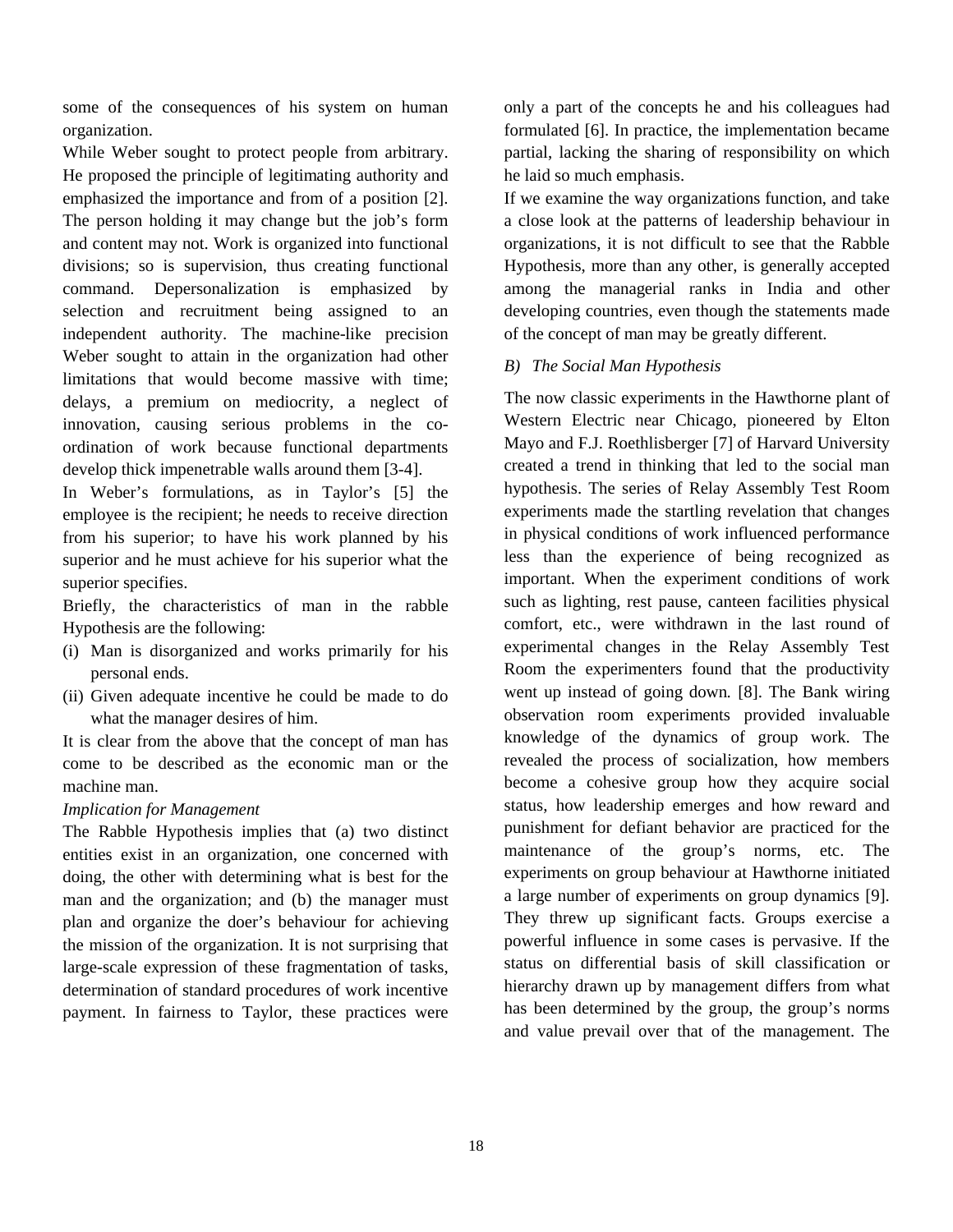sentiments of the group members for one another were more important than the differential work statuses' laid down by management in setting up wage levels, or the hierarchy. The study of group behaviour has been an extremely well-researched field since the Bank Wiring Observation Room and most of the findings of Hawthorne studies have been confirmed in subsequent research studies.

The 'meaning', therefore, which any individual worker assigns to a particular change, depends upon:

1) His societal 'conditioning' or what sentiments (values, hopes, fears, expectations, etc.) he is bringing to the work situation because of his previous family and group associations. And hence the relation of the change to these sentiments.

Change Response

2) The kind of human satisfaction he is deriving from his social participation with other workers and supervisors in the immediate work group of which he is member, and hence effect of the change on his customary interpersonal relations.



The Hawthorne Studies began in the mid-20s and a great many writings in the late 30s and 40s, and even later, were influenced by the findings of these studies. In protest of the writings of the scientific school of Taylor and his colleagues, Mayo and others were raising serious questions about the seamy side of industrial progress, its impact on the people who were fast becoming alien to the fragmented work that industry demanded of them. While recognizing the material advantages of industrial advancement, social scientists have been greatly concerned about the danger sport that industrial society harbored with its potential for destroying historical, social and personal relationships [10].

The humanists among social scientists seriously questioned the economic man concept, depicting man as striving mainly to serve his own ends, spurred on by financial incentives. The findings on Hawthorne and subsequent studies lifted the curtain on affinitive and social membership's motives, showing them up as being as powerful as the economic, and sometimes even more. They suggested that man lived not by bread alone: recognition belonging and sentiments were powerful motives for his behavior at work.

The humanists concern assumes the individual as capable of exercising a Relatively high degree of imagination, ingenuity, creativity at his work, and of learning to accept responsibility if the conditions are conductive: McGregor [11] has distinguished sharply between the traditional assumptions about man which he labels Theory X and the research based assumptions he made, naming them Theory Y. The traditional assumption regards man as having an innate dislike of work and will avoid it if he can. He prefers to be directed and will avoid responsibility, if he can. He has to be therefore, closely supervised, and given external inducements to work.

Theory Y states that, given the appropriate conditions, man seeks out Responsibility, takes the initiative and the risk of his work needs them; that man is self – directing and result achieving if his work satisfies his other needs. The supervisor's concern assumes the responsibility for creating conditions in which man can satisfy his self actualization needs.

The social man hypothesis advocates the recognition of the significance of his being a member of his social group and having distinctive motives, sentiments and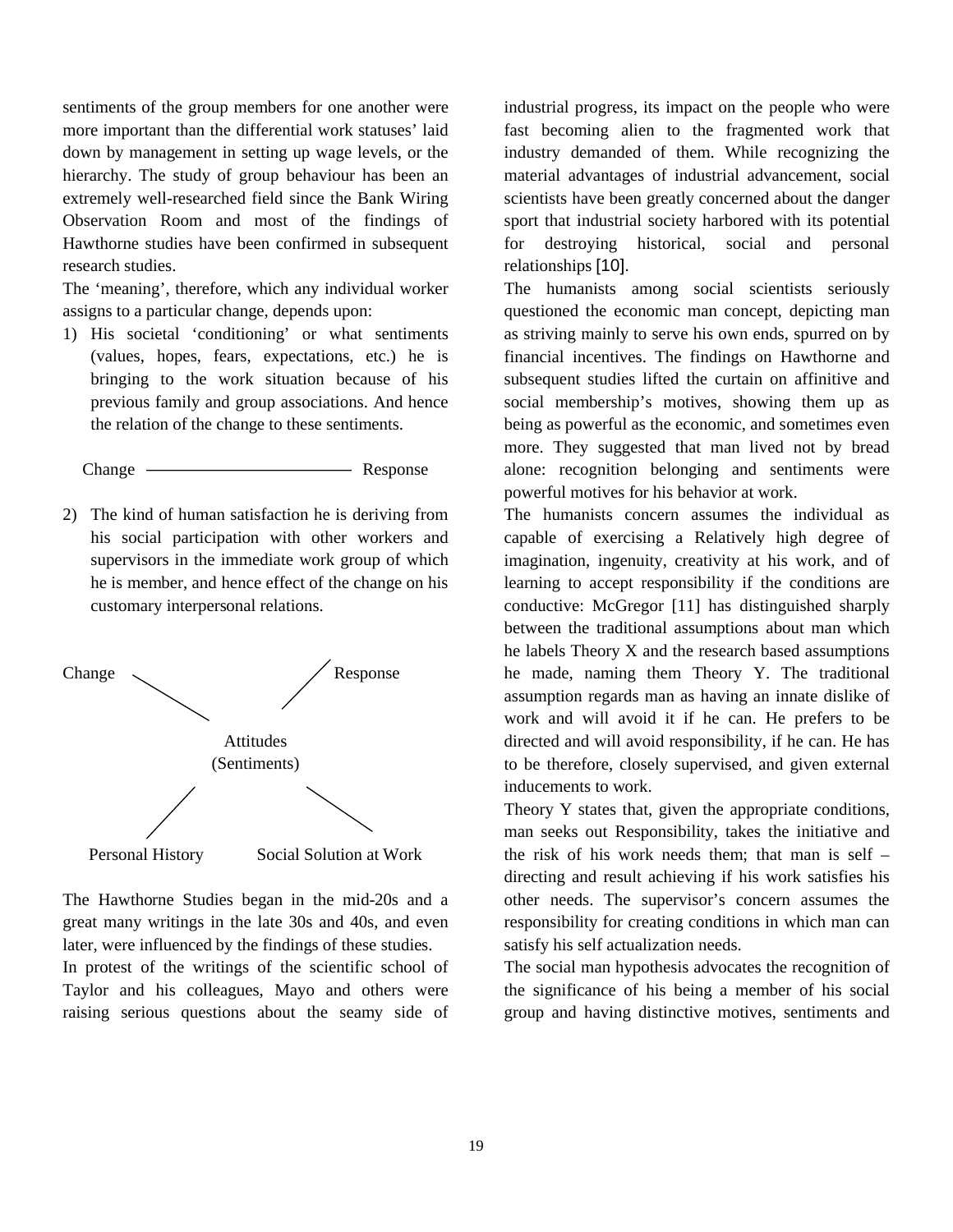feelings. Man's response to external stimuli would have to relate to his individual identify. The supervisor's bidding would be followed fully or partially depending on how the employee feels about him. Thus, Roethlisberger writes [12]:

"It is my simple thesis that a human problem requires a human solution. First, we have to learn to recognize a human problem when we see one: And, second, upon recognizing it, we have to learn to deal with it as such and not as if it were something else. Too often, at the verbal level, we talk glibly about the importance of human factor; and too seldom at the concrete level of behavior do we recognize a human problem for that it is and deal with it as such. A human problem to be brought to a human solution requires human data and human tools."

The humanistic orientation was an aspect of changes that were taking place in Society due to rapid industrial growth and the growing concern for a democratic social order in several countries in the west. The industrial society had ushered in major changes in relation to man such as displacement of human skills by the machine and fragmentation and reutilization of operations at the shop floor and at clerical levels [13- 14]. Observers of the industrial society were concerned over man's alienation from his work, and the control that the machine was exercising over man. The social scientists showed concern not only for these Aspects but also over the effect of the stresses and strains of industrial Work on mental health of employees (Mayo, 1949), of the social man hypothesis, the implications for management were:

- a) The supervisor must understand the sentiments and feelings of Employees because this understanding would induce more satisfaction and better performance. The most important task of the supervisor is to create conditions in the employee could do his best;
- b) The social system of work organization is as important as the Technical; the recognition of it is essential for effective management.

### *Implications for management*

In industry, the practical manifestations of the social man hypothesis Emerged in the shape of a great many welfare programmes ranging from counseling of employees as in the Hawthorne plant, to the establishing of subsidized canteens, home visits, health programmes, creation, etc. It was assumed that "by being human", the supervisor would create the environment suitable for work. Some organization initiated welfare schemes that took care of them from birth to the tomb and give rise to the expression "welfare to death" and in some cases, "the country club management".

### *C) The Complex Man hypothesis*

The continuing involvement of scientists from several social science disciplines in the study of management has contributed to the complex man hypothesis. Man's behaviour is subject to his particular situation of work, the nature if interpersonal and inter group relations and to his individual, personal history. A new concept of man emerges from an increased knowledge of his complex and over simplified, innocent, pushbutton idea of inert man.

The behavioural data that go to formulate the complex man hypothesis come form different sources. Bennis [15] writes:

- i) From psychology we have psychoanalytic role, and cognitive theories;
- ii) From sociology there are bureaucratic, social system, symbolic interactions, and role interaction;
- iii) From anthropology have sprung the central ideas of norms, sentiments, cohesion and interaction;
- iv) From political science has come the recent work on the conflict theory;
- v) From economics the decision processes and choice mechanism have been elucidated ;
- vi) From the historical approach have come mainly case studies which have helped to clarify the role of key decision makers.

As in the social man hypothesis, man is seen to be propelled by his inner motives. But the motives are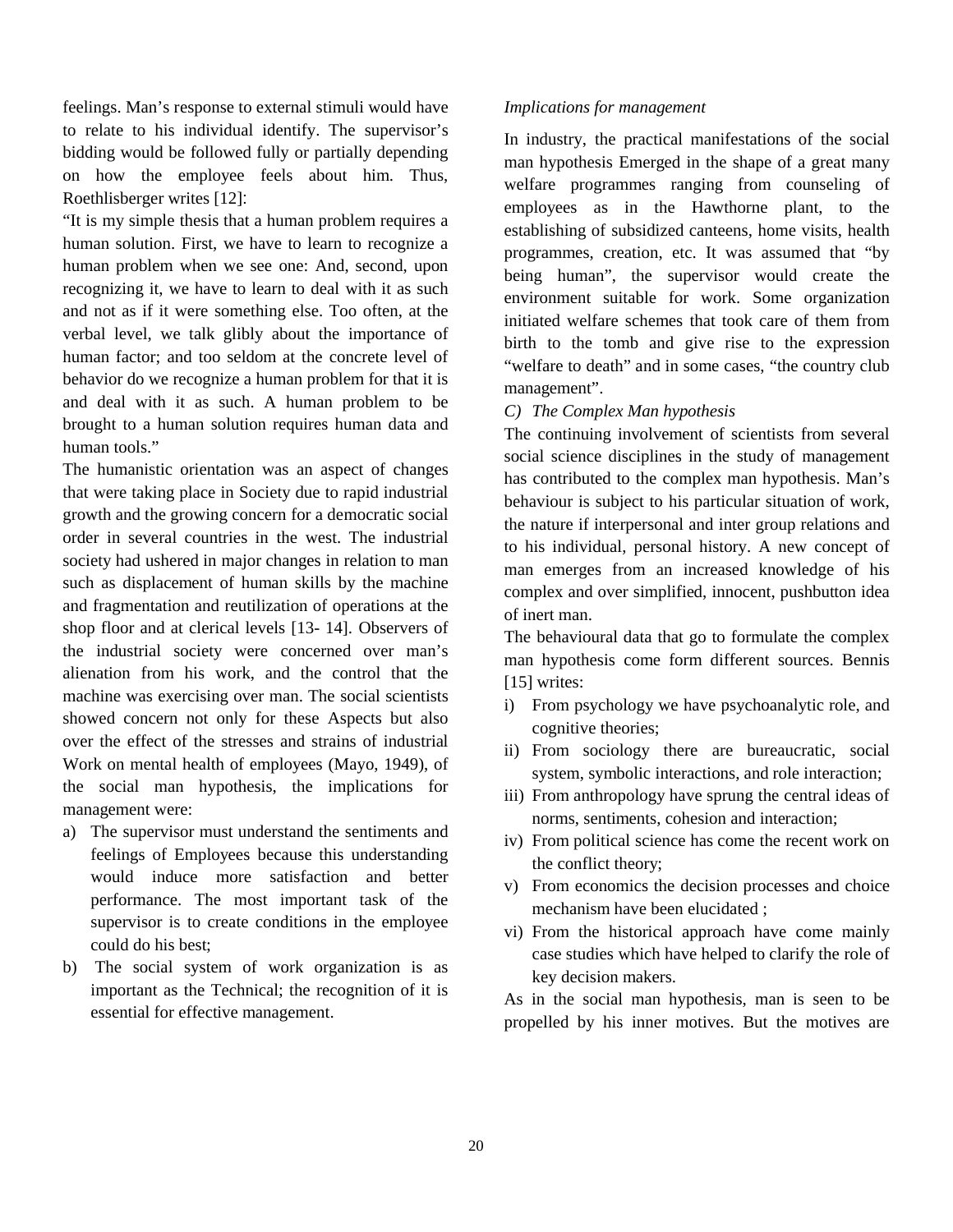varied and the response pattern, complex. Through interactions with people in childhood and from experiences of pain and pleasure, the individual acquires a set of attitudes and values and a perception of external reality which forms his private and personal world. His world is a complex one, for he is conscious of some motives and blind to others. He has explanations for some reactions to people and situations, none for others. As an adult, conscious and unconscious motives influence his response to work and to people. He adjusts to some situations more easily than to others; in a given situation he can establish a positive relation with some and not with others. His reactions, or some behavioural response, are dependent upon and are modified by a large variety of interactions with other people and what we learn from a variety of experiences in his life. Not with standing such differences, there is consistency in the individual's response to similar situations. Children from domineering parents respond to authority either by submission or by rejection; whatever the response, the individual would continue to react to authority in his characteristic way. Some individual can not distinguish one type of authority from another, family, social or work situations. Their characteristic response to authority in family, for example, extends to their relation and response with the supervisor at work. The concept of complex man suggests that:

- i) An individual response to work situation is guided by his history and experience he has with people and situations in his environment.
- ii) All actions are not known to the individual because he is unconscious of some motives of behaviour. Understanding the cause and effect (or stimulus – response) relationship in individual and group behaviour requires great knowledge of unconscious and semi-conscious motives. On the whole, however, there is consistency in the individual's response to the same kind of stimuli, and situations.
- iii) The individual's behaviour is directed from within – by his own personality predispositions – but he is

influenced significantly by his continuing experiences and the interactions in his environment. Learning from a given situation depends upon the individual himself, with the capability varying one from the other.

The managerial implications of the complex man hypothesis are many. The manager's awareness and his capacity to recognize individual differences in his individual relationship with people assume great importance. He must strive to develop positive relationships subordinates, peers and superiors by understanding the behaviour of both individual and group behaviour. There is no single part on the management that can motivate all people at all times to work for organization goals. Because several aspects of the environment influence behaviour, the management needs to act in several ways to induce the desired patterns of behaviour. The pattern of interaction at work, the style of leadership and the situation greatly play upon man behaviour at work (Dayal, 1976). The first two aspects have long been a subject to study ; the impact of the work situations has been studied extensively during the past 20/25 years indeed, there are many research findings to support the thesis that the nature of work (work technology) influence behaviour of people at work [16-17]. Likewise, people respond to controls and to policies and practices in organizations [18- 20].

Given the complexity of behaviour, the manager requires the skill of understanding how can behave the process – and not only the skill of knowing what needs to be done-the content. He must have as a great understanding of how a policy should be implemented as a substantive nature of the policy itself. From the complex man hypothesis, the prescriptions for management are likely to include;

- i) Leadership that is capable of analyzing the patters in human conditions;
- ii) Development of an appropriate work organization, i.e., design that allows both task and social relationships to develop; and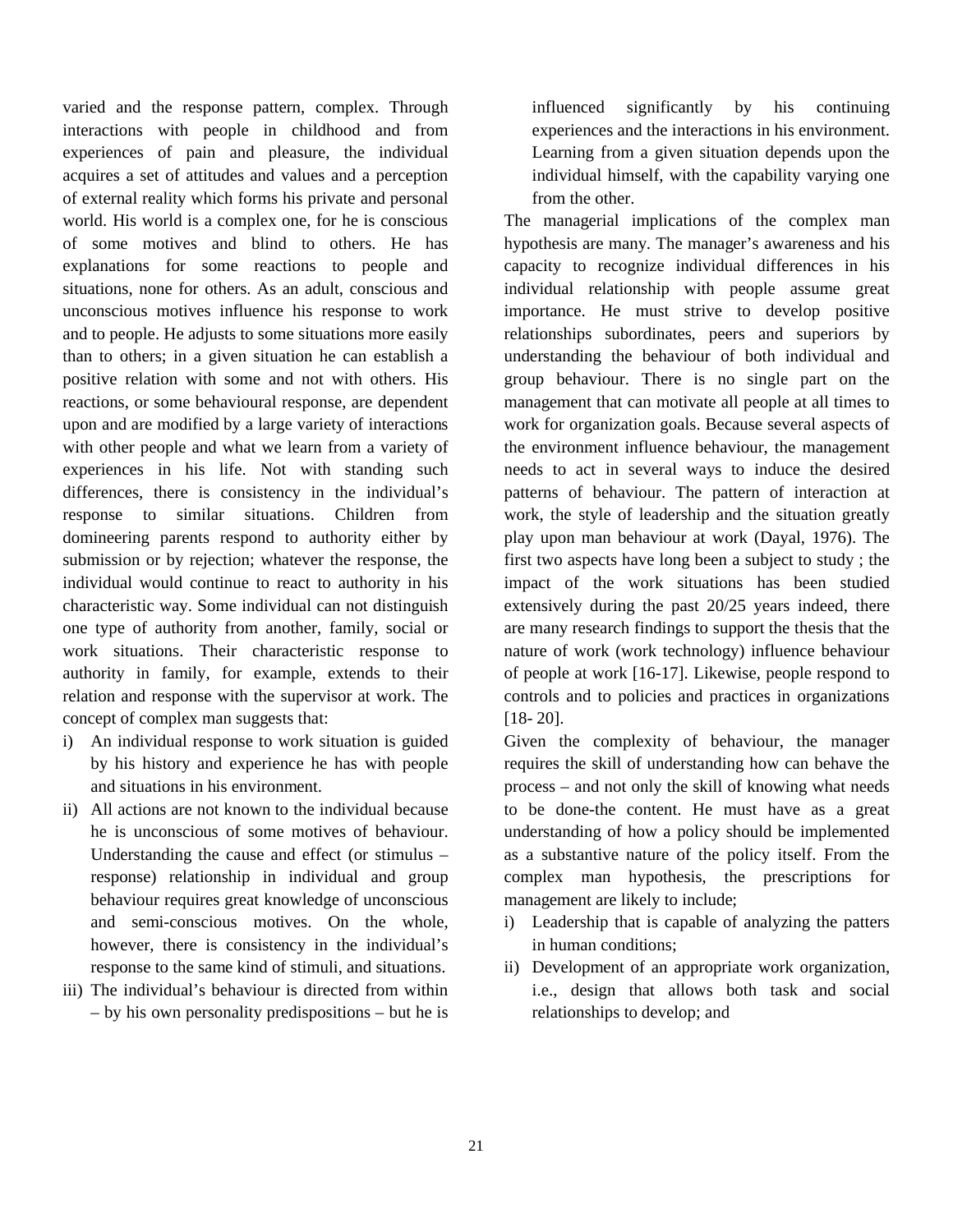iii) Policies and practices which support rather than hinder performance and relationships at work.

## III. COMPARING THE THREE APPROACHES

The notions about the concept of man in management are derived from the data obtained in research, from the observations and experience of the manager and the theorist. The predisposition of the manager and the theorist and the context in which they study there primary data have influenced their concept of man. The social environments of the theorist, the values and attitudes of the community and the nature of the behavioural data have all exerted their influence. Taylor's concern for efficiency and the values and attitudes about man in his social environment were as significant as the objective data he may have used for formulating his concept. The humanist concern in the social man hypothesis has likewise been influenced by the general environment of the period.

The Rabble hypothesis conceives man as being amenable to doing what his superior tells him to do. So long he is compensated; he would do what he is required to do, as does a machine. The social man hypothesis postulates that the individual would strive toward satisfying his needs and sentiments. He would work towards achieving organizational goals if he felt that the supervisor recognized these feelings, and there was an equation between what is needed by him and what the organization provides.

The complex man hypothesis views him as the initiator, one who responds the external stimuli according to his own history and background. It emphasizes that man is inner directed and self-motivating. This concept has evolved from behavioral studies while trying to explain and predict behavior. The Freudian concept of the unconscious self has been an important contributor to this information. In practice, however, this concept is general accepted at cognitive level but has not been used widely in either policy formulation or managerial practices.

At the work places where events take place in quick succession and pressures for results are

constantly exerted, supervisors often find short term solutions to deal with immediate problems. Over time these solutions themselves become problems. Let me take an example to illustrate the point. An employee gives below average output only when threatened by a show cause notice. A few experiences, of this kind lead to the conclusion that tough handling is needed to get work out of the employee. These conclusions are further reinforced by similar experiences of his peers. When this approach is widely used by the supervisors in the work place, employees develop counter-coercive strategies such as producing lower quality material, fudging data, and the alignment with the aggressive trade unions, etc. The stage is set for the confrontations strategy in dealing with people in the organization. Any amount of discussion on alternative motivational strategies to improve output would seem unrealistic. Basically, assumptions about people are derived from the reaction to the action taken by the manager to find an immediate solution to his work related problems, without sufficient consideration of alternative approaches to solving the problems at hand. Inadvertently images about people and relationship are built up in the mind of the manager. These images take a firm shape over time and guide his administrative action. Notwithstanding the problems, there is greater realization, at least at the overt level, that real life situation are complex and that simple formulations about the behaviour people yield poor results. Failures often reveal to the more perceptive among us the need to re examine the living reality. This step is surely the beginning of the acceptance of complex models of action. I believe that the change in our perceptions of man in live situations would have to go through this process of learning through failures before we arrive at a concept of the working man that is at once dynamic and true.

### IV. CONCLUSION

A careful scrutiny of a wide range of elements witnesses that the survival of an organization requires, a significant leadership style, mind-set and the change